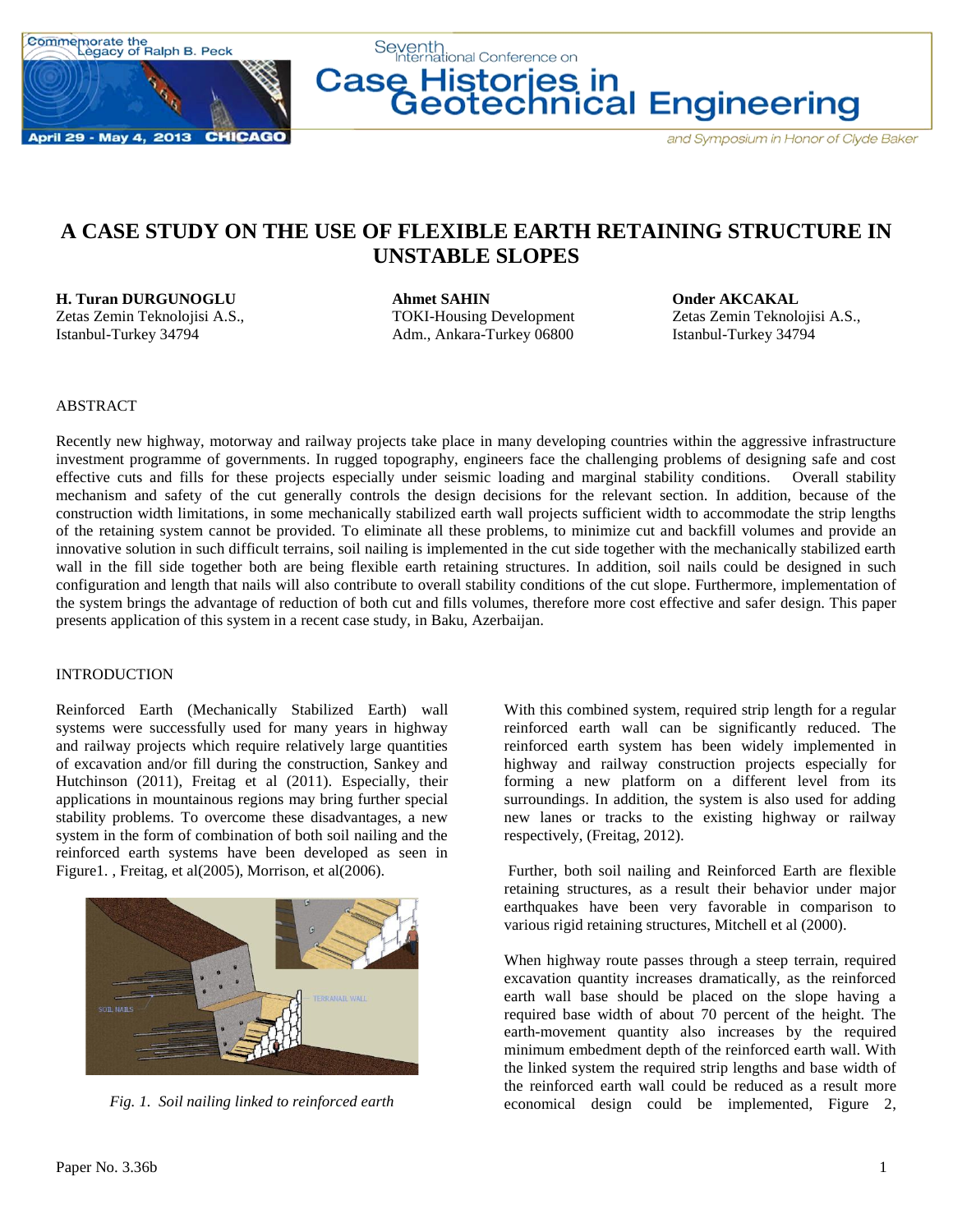

Fig. 2. Reinforced Earth and its combination with soil nailing

Overall stability problem is one of the serious problems of reinforced earth and as well as rigid retaining walls when they are implemented in sloping areas. Further to achieve stability of the toe of the wall sufficient embedment depth should be considered as a function of slope angle. For this reason deeper excavations are required on steep slopes. With implementing combined systems of RE and Soil Nailing in these areas, there is a possibility to reduce the base width down to 30 percent of the wall height in order to reduce the earth volume required (Freitag, 2012), (Durgunoglu, 2012), Figure 2.

## COMBINED RE-SOIL NAILING SYSTEM

To evaluate performance of combined wall system the Federal Highway Department FHWA, has tested the system using large scale site test and a centrifuge model. These tests have shown that base width reduced to 0.3H is sufficient for reinforced earth wall strip lengths to provide the stability requirements, Morrison et al (2006).

The combined system is obtained by linking reinforced earth wall and soil nailing which are both known as flexible earth retaining systems. Obviously in the cut side, although they are in rigid form other supporting systems than nailing could also be implemented such as, sheet pile wall, diaphragm wall, intersecting or tangent piled wall or soldier piles as proposed by FHWA, 2006. Therefore recently the system has been also named as Terra Link, (Freitag, 2012).

In soil nailing shoring system nails are located at a certain angle to horizontal and tensile forces will be developed by limited lateral displacements during excavations. Nails are placed into predrilled holes and are grouted through their complete lengths. Nails are connected to steel wire mesh and shotcrete lining at the face of the slope. In the combined system first the temporary excavation is done implementing nailing system and then reinforced earth wall is constructed in front.

Soil nailing construction consists either temporary or

permanent nail preparation, drilling, installation, grouting, placement of steel wire mesh and connection of nail with the facing and finally shotcreting of the slope face. Drilling up to a specified length can be achieved with drill rigs at the site and soil nails are installed in the holes with injection tubes and protection sleeves prior to grouting. Recently pressurized grouting in order to increase the friction between the nails and the soil has also been implemented, (Seo et al, 2012). Facing is generally consist of shotcrete and wire mesh. Generally shotcrete is applied in two stages. Two layers of wire mesh are applied both back and front sides of the facing. After implementing the first layer of shotcrete and wire mesh, head plate and nut for the soil nail are installed and application is finalized with implementing last layer of shotcrete and wire mesh. Later, reinforced earth wall is constructed in front of the soil nailed wall using standard construction procedures.

In addition, in permanent soil nailing, the followings should be fulfilled. (Morrison et al, 2006);

- Aggressive soil condition that causes the corrosion of nails must be protected with epoxy coating or polyethylene tubes.
- To avoid hydrostatic pressure, permanent drainage measures must be taken.
- Protection of the steel elements, such as nails, plates and nuts that is used should be covered with shotcrete

Soil nailed wall will be designed based on internal stability and the global stability of the cut slope. The pullout resistance determined by the nail length and tensile resistance determined based on nail cross section both are considered in internal stability.

The linked system could also provide advantage on long term overall stability of the slope. The wall design is performed in four-stages. In the first stage, reinforced earth wall internal stability, pullout capacity in selected backfill using width of the wall must be examined. To ensure the internal stability reinforced earth wall strip lengths are designed separately considering the minimum design requirements. In addition proper choice of strip sections are implemented in order to have sufficient factor of safety against tensile forces at various levels. At the second stage, external stability must be checked along the reinforced earth wall and soil nail interface. At the third stage, bearing capacity and settlement of backfill is checked and required replacement depth is determined. At the fourth stage, overall stability analysis of the combined system must be performed, (Morrison et al, 2006).

In the design of the linked system, the most important factor is to provide the friction link between reinforced earth and soil nail walls. This could be achieved in two ways; one being the direct connection using synthetic extensible strips as in Figure 3, or using inextensible galvanized steel rod as in Figure 4. The second way is to employ the friction connection by using special galvanized steel ladder strips as in Figure 5. (Freitag, 2012), (Durgunoglu, 2012).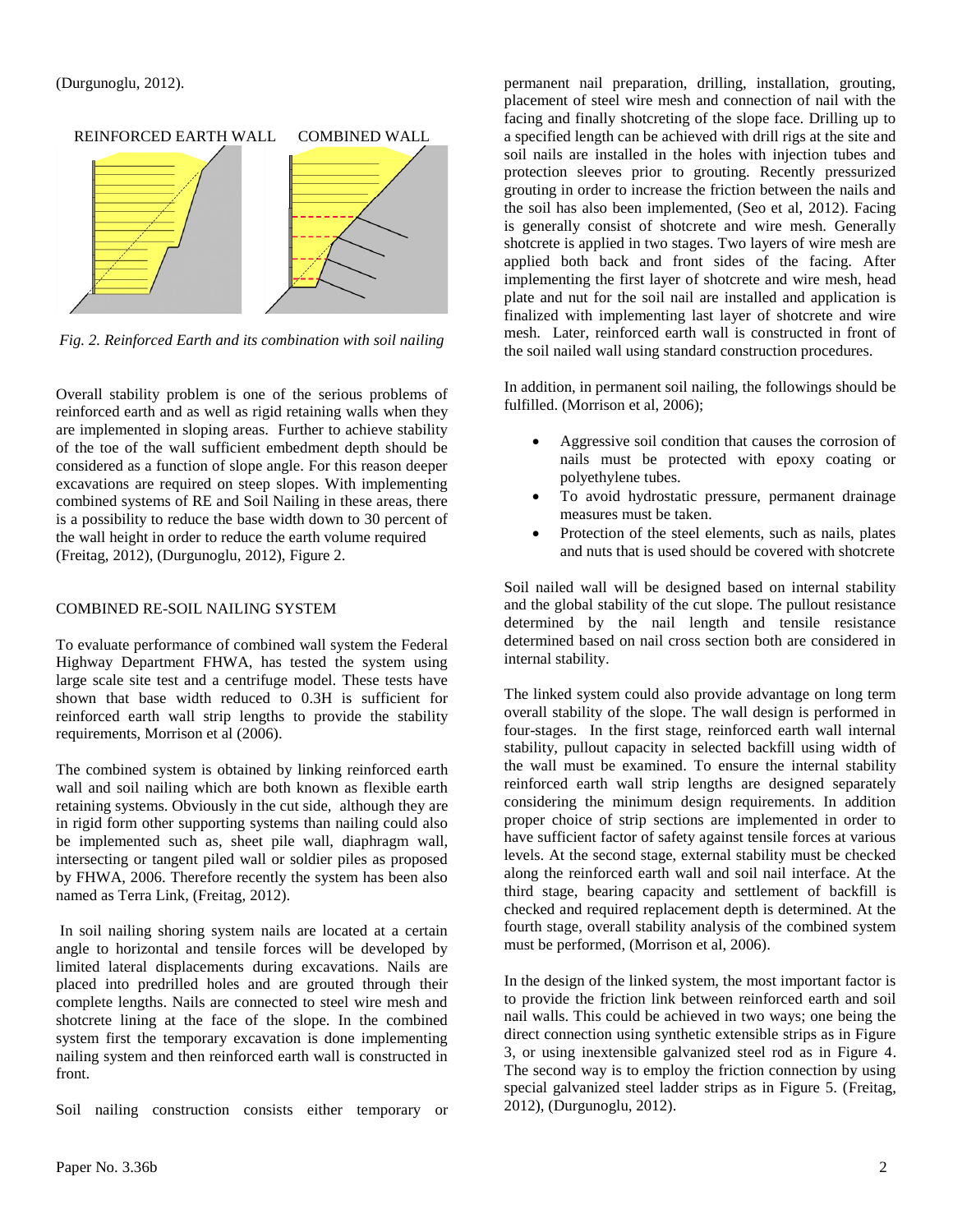

 $Fig. 3. Direct$  Connections with Synthetic strips



Fig. 4. Direct Connection with Steel Rods



*In**Strips Fig. 5. Friction Connection with Galvanized Steel Ladder* 

#### CASE STUDY

One of the challenging implications of this linked system as combination of flexible earth retaining structures has been achieved recently in Baku, Azerbaijan on the new periphery highway that is located on a very steep topography, Figure 6. Originally, classical reinforced earth retaining wall was considered however, it is known that the width of such walls are at least 70 percent of their heights; as a result, large amount of excavation will be required at the hillside prior to

**®** System (Cont'd) construction of RE walls. In fact, this will also hinder existing highway operation located at the top of the slope and it is likely to be detrimental to the overall stability of this section which is known to be problematic and marginal. In order to overcome these problems, the linked system is proposed to be constructed for a stretch of 540 m which will allow smaller amount of excavation and RE wall could be constructed with a smaller base width. This is achieved by means of combination of soil nail wall at the cut side and RE wall at the fill side employing additional special galvanized steel ladder friction members.

> the cut side was achieved by implementing long permanent Main lithological unit of siltstones at the site are very sensitive to erosion and getting wet in the presence of surface and subsurface water. Even without the presence of the planned retaining structure on the slope, the overall stability of the slope was critical and marginal. The stability of the slope at soil nails at various elevations together with strict surface and subsurface drainage measures, Figures 6a and 6b.



 $r_l$ *Fig. 6a. Cut Slopes-Drainage and nailing*



*Fig. 6b. Cut slopes-Existing Highway Lanes* 

At the lower part of the slope however, there was a necessity to construct a retaining structure on the existing slope in order to have required platform width for the new highway. Due to the special problems of the site given above, the linked system was proposed to be implemented, Figure 7.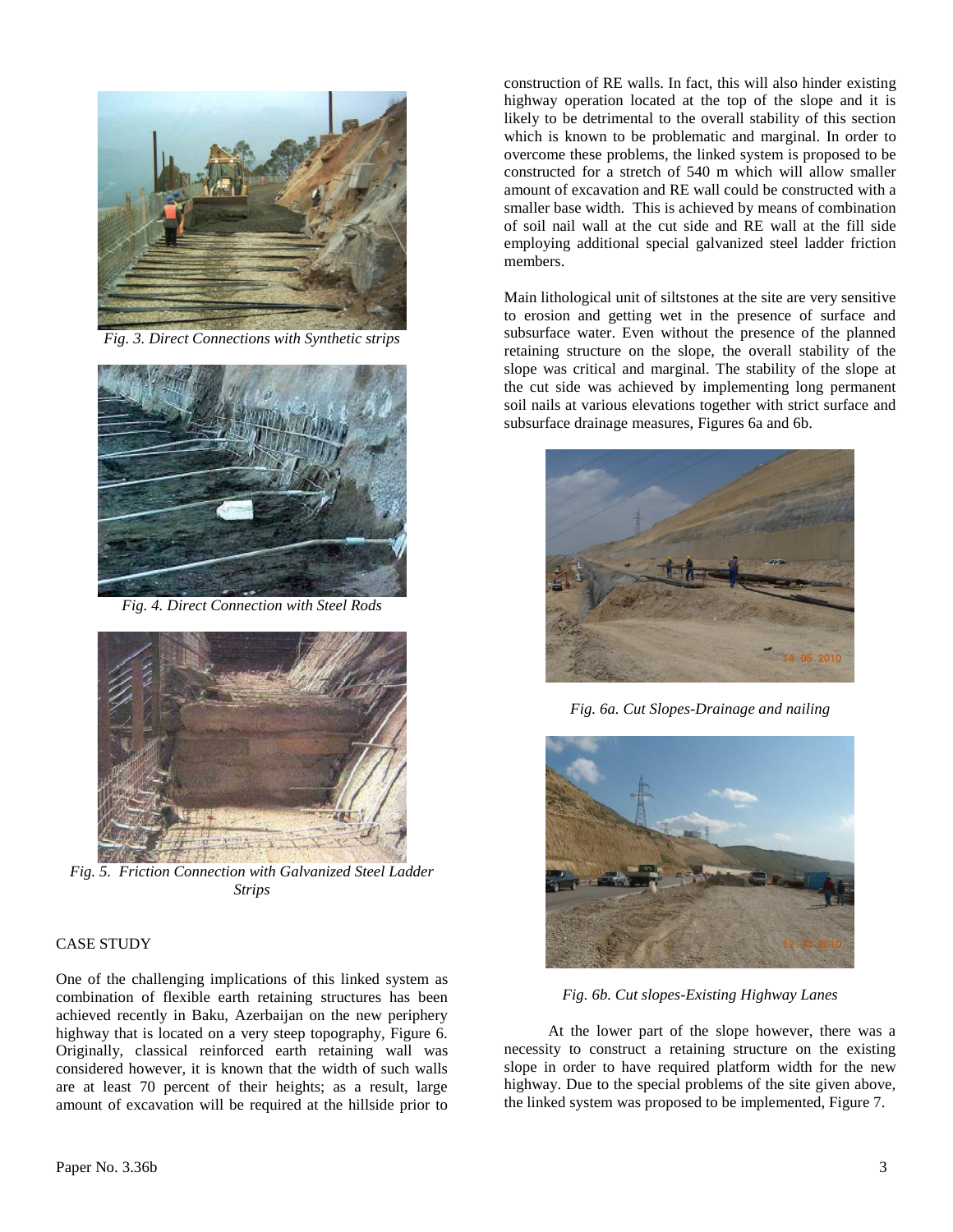

*Fig. 7. Linked System Under Construction*

The design requirements were to place a reinforced earth structure having minimum excavation and once the wall is placed, the factor of safety against marginal overall stability should not be reduced. Typical siltstone formation with drained shear strength parameters of  $c'=20$  kPa and  $\varnothing'=26^\circ$ were considered in the early stage design calculations based on the reported values in previous studies in similar formations. Consequently, it was shown that, under this condition implementation of two rows of long soil nails at the toe of the structure having 38 mm diameter and 24.0 m length with  $s_h=1.5$  m horizontal spacing is compulsory in order to achieve overall factor of safety of FS=1.50 under static and FS>1.0 under earthquake loading conditions. Systematic subhorizontal drains are considered in order to prevent pore pressure build up behind the wall. Pertinent Data:

In the meanwhile, a supplementary soil investigation program is submitted to be implemented at this specific section in order to verify the assumed soil conditions and drained shear strength parameters. In this respect, in-situ block samples of siltstone were taken and tested in the laboratory in a large displacement direct shear test in order to verify drained shear strength parameters. It is determined that residual strength parameters of saturated samples were very close to the values used at early stage of design. On the other hand, considering that no previous slope failure has occurred at this part of the slope (i.e. lower elevations) at this location peak values of fully saturated samples are adopted for the final design for further cost optimization. These values are measured as  $c_p^{\text{th}}=30$ kPa, and  $\varnothing$ <sup>2</sup><sub>p</sub>=35°. In such condition toe nails horizontal spacing were increased from original value of  $s_h=1.50$  m to  $s_h = 2.15$  m to achieve required minimum safety factors for the global stability. In addition, some of the upper nail lengths were also decreased to 6.0 m. The typical implemented design cross-section for the linked wall system is given in Figure 8. It is seen that some of the soil nails in the cut side is long, in order to intersect the potential critical slip surface. Further in order to place the wall with a minimum base excavation on a sloping terrain at the reinforced earth part, toe of the wall was also tied back to original slope by means of long nails. ogram: 4 months



*Fig. 8. Typical Design Cross-Section*

35 3650 m² having a maximum height of 12.5 m. The The total surface area of the implemented retaining structure is construction has been completed in four months with a great success. As seen in Figure 9, specially designed galvanized steel ladders are used as friction connection. Two ladders are connected to each soil nail in V shape in order to achieve the required frictional resistance. Additional photographs of construction phases of the wall are given in Figures 10 and 11. The wall is monitored by means of inclinometers after completion for a period of one year due to the critical overall stability concerns. It is determined that the resulting maximum lateral displacements were limited to few millimeters. As a result, this case study could be classified as one of the successful application of flexible linked system using both soil **TerraNail Applications by Reinforced Earth A.S. Turkey** nailing and reinforced earth on a very difficult topographical, vstematic lithological, and drainage conditions.



**n** for Fig. 9. Construction Phases – Galvanised Steel Ladders



*Fig. 10. Construction Phases –Panels and RE Wall*